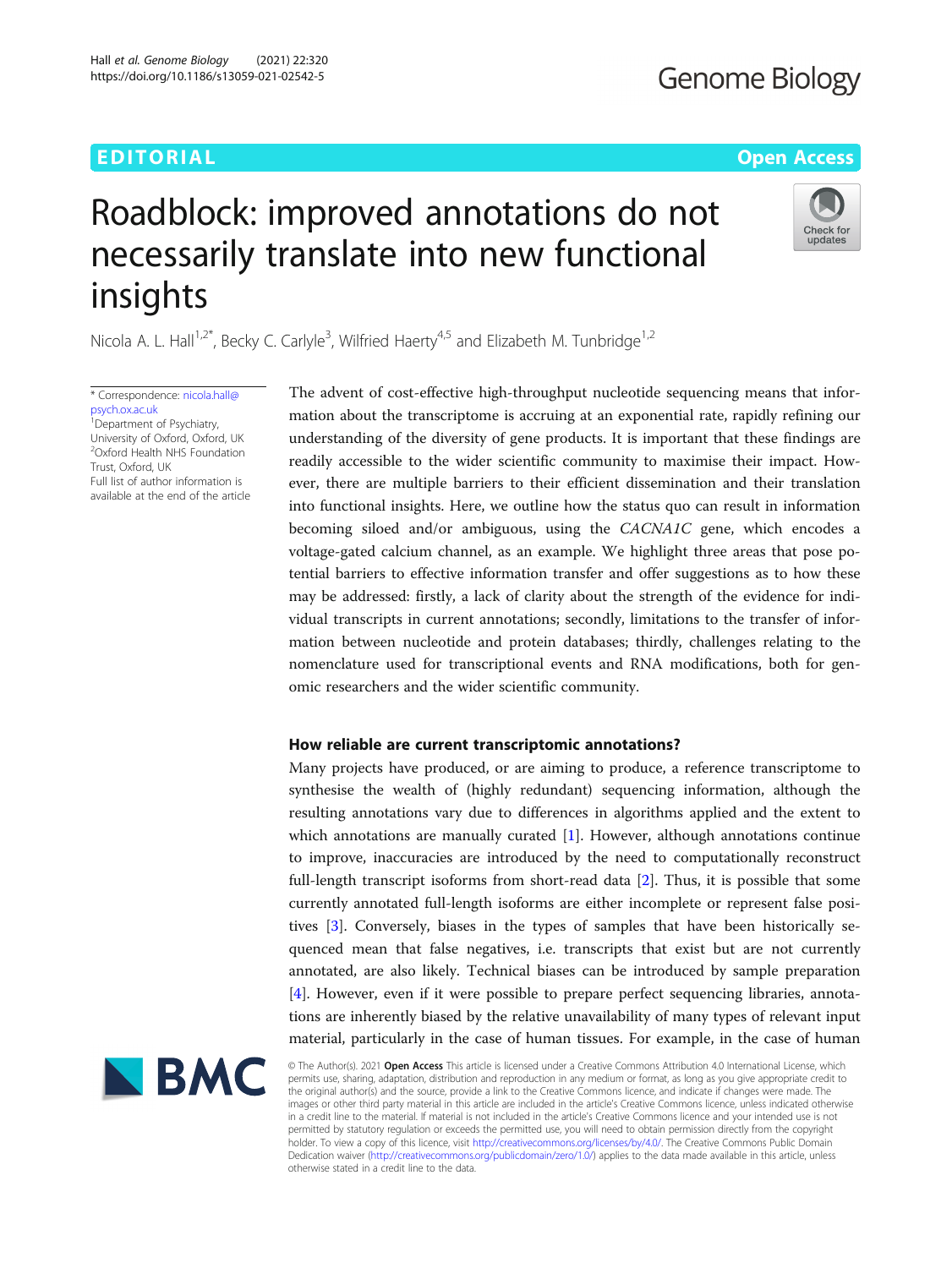brain, outside of rarefied cellular populations [\[5](#page-7-0)], large-scale sequencing efforts necessarily focus either on bulk tissue, which contains a mixture of diverse cellular populations, or single nucleus sequencing, which does not necessarily reflect the total transcript pool [\[6](#page-7-0)].

Novel long-read RNA sequencing technologies, such as Oxford Nanopore Technologies and PacBio, allow full length transcript isoforms to be sequenced, thereby providing the potential to eliminate false positive isoforms arising from reconstruction errors. In addition, sequencing at depth and/or combining this technology with enrichment approaches also provides a means to identify novel, full-length transcripts. For example, targeted long-read sequencing of CACNA1C transcripts from just one start exon identified 38 novel exons and 241 novel transcript isoforms, as well as abundant splice site variations [[7\]](#page-7-0). As the use of long-read sequencing becomes more prominent it is likely that many novel exons and isoforms will be discovered for other genes [\[8](#page-7-0)]. Clearly, it is possible that many of the minor isoforms reflect transcriptional noise. However, it is also possible that transcripts that appear minor in studies of bulk tissue are more prominent in cellular subpopulations. In support of this assertion,  $\sim$  90% of the population of *CACNA1C* transcripts sequenced in human brain are predicted to encode functional voltagegated calcium channels (i.e. they predict full length channels that include all domains critical for function) [\[7](#page-7-0)]. This is far higher than would be expected if they simply represented transcriptional noise, which would, by definition, be expected to induce frame shifts in two thirds of transcripts. Long-read sequencing studies may also require current annotations to be re-evaluated to remove false positives. Despite detecting a total of 251 different CACNA1C isoforms, there was strong support for only 10 of the 31 previously annotated in GENCODE (v27) and only one of these was amongst the ten most abundant isoforms. It is likely that some of the annotated isoforms that were not found in adult brain are expressed in other tissues and/or at other stages of development and ageing, but some may be false positives.

Thus, current annotations, even those generated using RNA-seq data, remain far from complete. The impact of inaccuracies in reference annotations is far-reaching since they are frequently used for mapping RNA-Seq and, in some instances, proteomic data. Against this backdrop, long-read sequencing has significant potential to improve annotations, particularly in combination with targeted approaches. As annotations begin to incorporate long-read sequencing data it would be extremely valuable if individual transcripts and splicing events could be flagged as being either predicted, based on reconstruction from short-read data, or validated, by long read sequencing, mass-spectrometry peptide identification, or other approaches, to help researchers to determine the strength of the underlying evidence for specific isoforms and to select a reference that suits their needs. For example, in 'omics' level proteomics, peptide identification is generally performed by matching peptide fragment products to a reference, meaning this process is a fine balance between the complexity of the reference and the number of multiple tests performed. There are therefore significant advantages to having a choice between a streamlined, high confidence transcript reference, and a more experimental comprehensive reference, depending on experimental goals.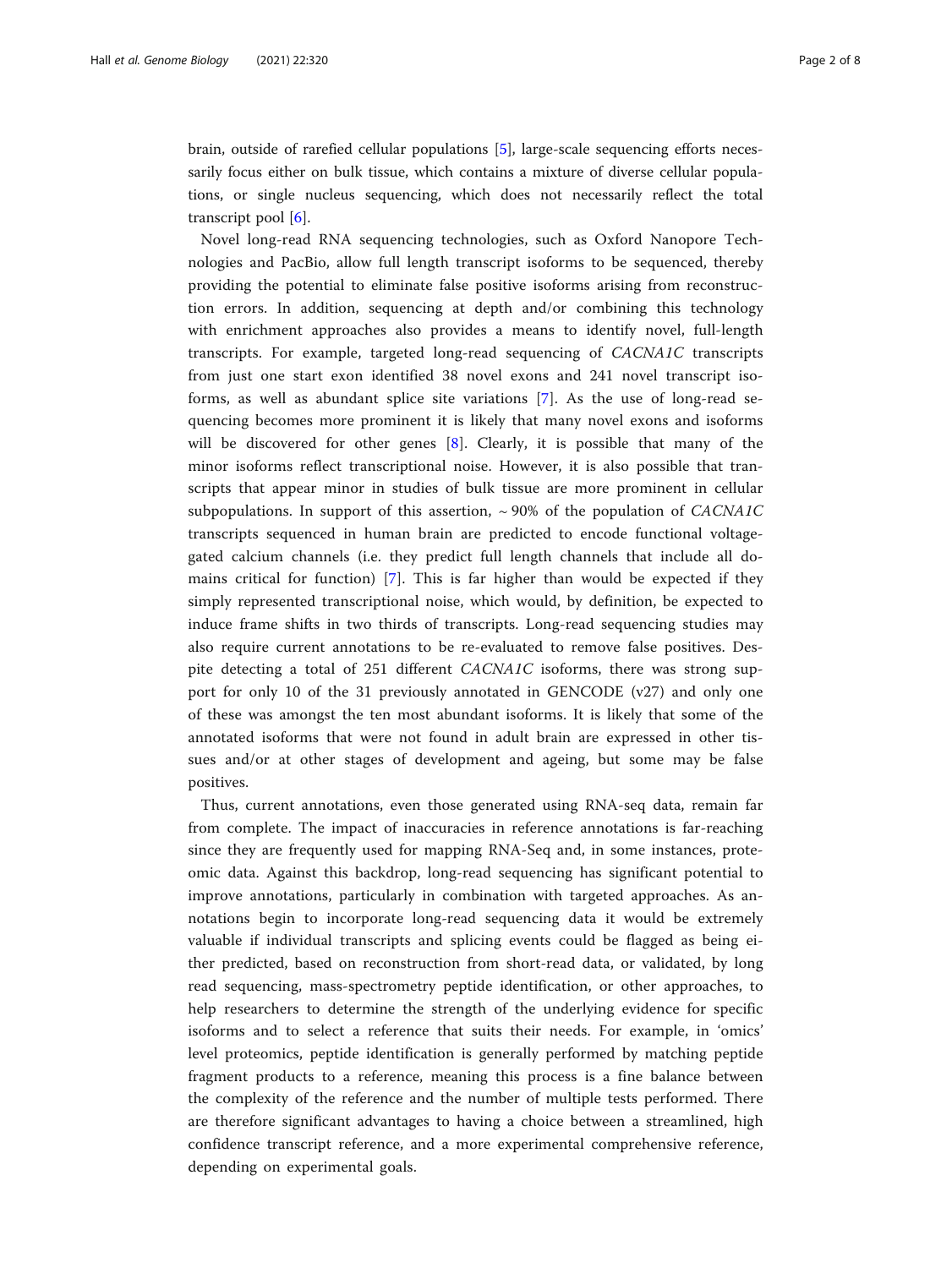#### Bridging the gap between the gene annotations and function

A primary reason for generating high-quality transcriptomic annotations is to inform functional studies of gene products. For example, in the case of CACNA1C, splicing events across the gene have been shown to influence multiple aspects of channel function [\[9\]](#page-7-0), resulting in the production of channels tuned to the needs of the tissue type in which they are expressed [\[10](#page-7-0)]. However, the historical lack of information about the structure of full-length channel isoforms made it largely impossible to study native isoforms, nor to understand how different splicing events might interact with one another. This information is not only important to understanding the function of these channels in vivo but is also of medical relevance, given that splicing modulates the clinical presentation of Timothy Syndrome, a severe developmental condition caused by CACNA1C mutations [\[11](#page-7-0)] and because there is interest in developing novel calcium channel blockers for psychiatric indications that can selectively target brain channel isoforms [[12\]](#page-7-0).

It is tacitly assumed that improved transcriptomic annotations will automatically feed into functional studies [[13](#page-7-0)]; however, our experience is that in practice this does not necessarily occur, due to the different sources of information used by different disciplines. Researchers studying protein structure and function rely largely on information in the Uniprot and the Protein Databank (PDB) protein databases and the scientific literature, since nucleotide-centred browsers are poorly suited for visualising and annotating proteins. Notably, there are significant gaps in information transfer between transcriptomic and protein annotations. For example, 10 of the 32 full-length CACN A1C transcripts annotated in Ensembl lack corresponding protein entries in Uniprot (see Table [1](#page-3-0)). This barrier to information flow occurs in both directions: Uniprot contains four manually curated full-length CACNA1C protein isoforms with a 29 amino acid N-terminal truncation (Q13936-16, -17, -18 and -28) that is not encoded by any of the current full-length Ensembl isoforms (Table [1](#page-3-0)). These discrepancies likely result from the sources of information used to generate these distinct databases. Uniprot incorporates information from direct protein sequencing, the PDB and the scientific literature, as well as translated coding sequences derived from primary sequencing data obtained from the International Nucleotide Sequence Database Collaboration (INSDC). Although Uniprot entries may include information from computationally assembled annotations, such as Ensembl, these sequences are not automatically included. Conversely, although information from Uniprot is used to refine Ensembl annotations [[14](#page-7-0)], sequence information from Uniprot does not directly get incorporated into these annotations. Thus, although efforts are made to try and link the protein and nucleotide sequence information repositories, there remain significant differences between them. The need for different interfaces for interacting with nucleotide and protein databases will likely remain, given the differing needs of the communities that they serve, but substantially improved synchronisation and cross-referencing between them is required to maximise their utility.

#### What's in a name? Harmonising nomenclature across databases and the literature

New exons and isoforms will continue to be discovered as sequencing breadth and depth increase. Furthermore, future annotations will also need to capture details of the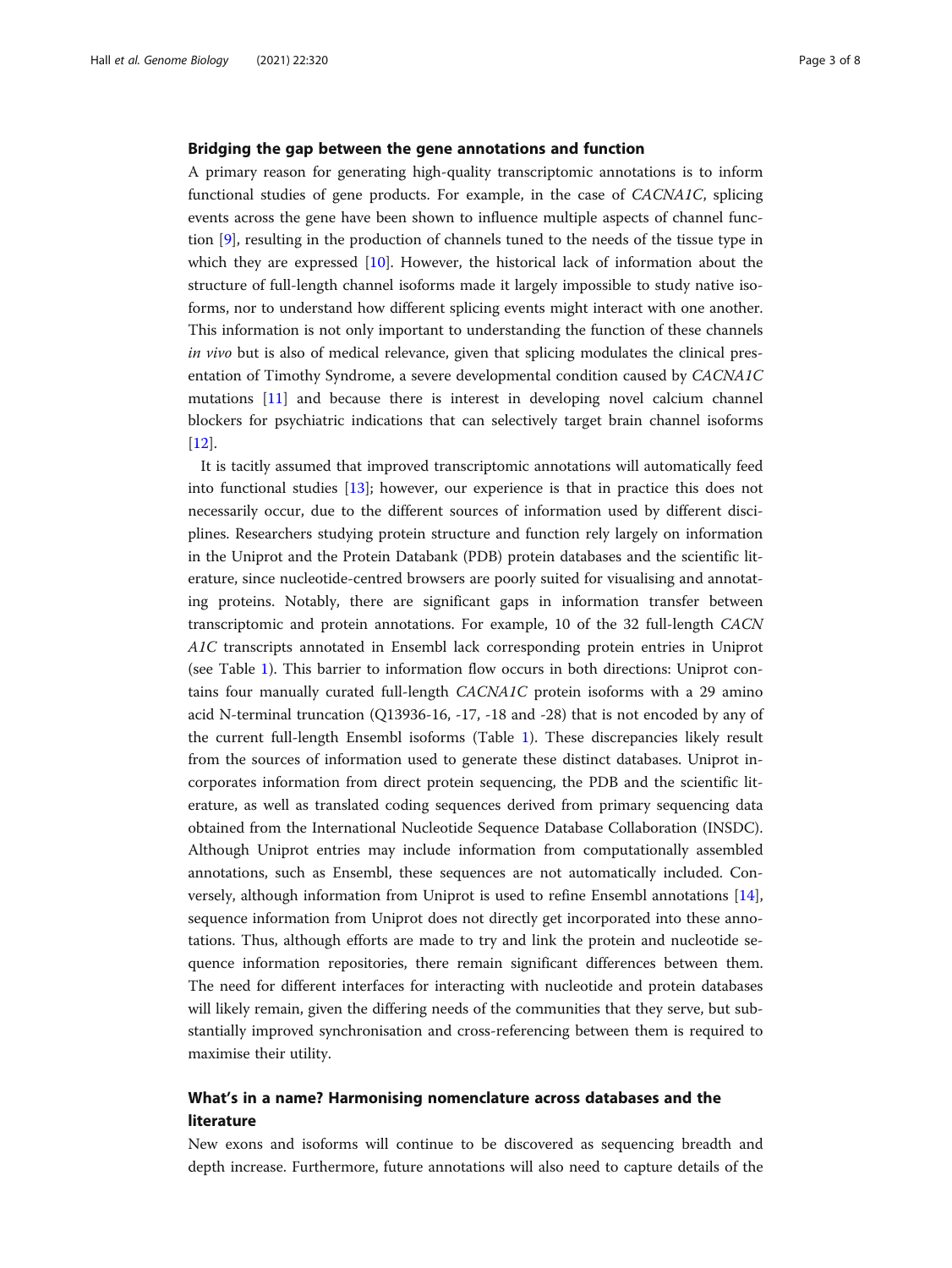| Ensembl ID <sup>a</sup> | Nucleotide length (bp) | Uniprot ID <sup>a</sup> | Amino acid length |
|-------------------------|------------------------|-------------------------|-------------------|
| ENST00000399655.6       | 13744                  | Q13936-12               | 2138aa            |
| ENST00000347598.9       | 13888                  | Q13936-11               | 2186aa            |
| ENST00000327702.12      | 13849                  | A0A0A0MR67              | 2173aa            |
| ENST00000399603.6       | 13744                  | Q13936-37               | 2138aa            |
| ENST00000399641.6       | 13744                  | Q13936-23               | 2138aa            |
| ENST00000399617.6       | 7719                   | A0A0A0MSA1              | 2173aa            |
| ENST00000344100.7       | 6634                   | Q13936-14               | 2179aa            |
| ENST00000399638.5       | 6595                   | Q13936-31               | 2166aa            |
| ENST00000399606.5       | 6571                   | Q13936-30               | 2158aa            |
| ENST00000399621.5       | 6568                   | Q13936-24               | 2157aa            |
| ENST00000399637.5       | 6568                   | Q13936-27               | 2157aa            |
| ENST00000402845.7       | 6568                   | Q13936-13               | 2157aa            |
| ENST00000399629.5       | 6562                   | Q13936-32               | 2155aa            |
| ENST00000399591.5       | 6535                   | Q13936-29               | 2146aa            |
| ENST00000399595.5       | 6535                   | Q13936-25               | 2146aa            |
| ENST00000399649.5       | 6529                   | Q13936-15               | 2144aa            |
| ENST00000399597.5       | 6511                   | Q13936-22               | 2138aa            |
| ENST00000399601.5       | 6511                   | Q13936-20               | 2138aa            |
| ENST00000399644.5       | 6511                   | Q13936-21               | 2138aa            |
| ENST00000682835.1       | 8541                   |                         | 2138aa            |
| ENST00000406454.8       | 8166                   | F5GY28                  | 2209aa            |
| ENST00000399634.6       | 8133                   | E9PDI6                  | 2198aa            |
| ENST00000335762.10      | 7411                   | F5H522                  | 2163aa            |
| ENST00000682462.1       | 7059                   |                         | 2168aa            |
| ENST00000682544.1       | 7047                   |                         | 2251aa            |
| ENST00000683482.1       | 6889                   |                         | 2135aa            |
| ENST00000683781.1       | 6750                   |                         | 2168aa            |
| ENST00000683824.1       | 6582                   |                         | 2193aa            |
| ENST00000683956.1       | 6553                   |                         | 2168aa            |
| ENST00000683840.1       | 6553                   |                         | 2168aa            |
| ENST00000682686.1       | 6478                   |                         | 2127aa            |
| ENST00000682336.1       | 6459                   |                         | 2152aa            |
|                         |                        | Q13936                  | 2221aa            |
|                         |                        | Q13936-2                | 2257aa            |
|                         |                        | Q13936-3                | 2221aa            |
|                         |                        | Q13936-4                | 2201aa            |
|                         |                        | Q13936-5                | 2201aa            |
|                         |                        | Q13936-6                | 2193aa            |
|                         |                        | Q13936-7                | 2193aa            |
|                         |                        | Q13936-8                | 2210aa            |
|                         |                        | Q13936-9                | 2222aa            |
|                         |                        | Q13936-10               | 2240aa            |
|                         |                        | Q13936-16               | 2144aa            |

<span id="page-3-0"></span>**Table 1** Discrepancies in the annotations of full-length  $CACNA1C/Ca<sub>V</sub>1.2$  isoforms between Ensembl and Uniprot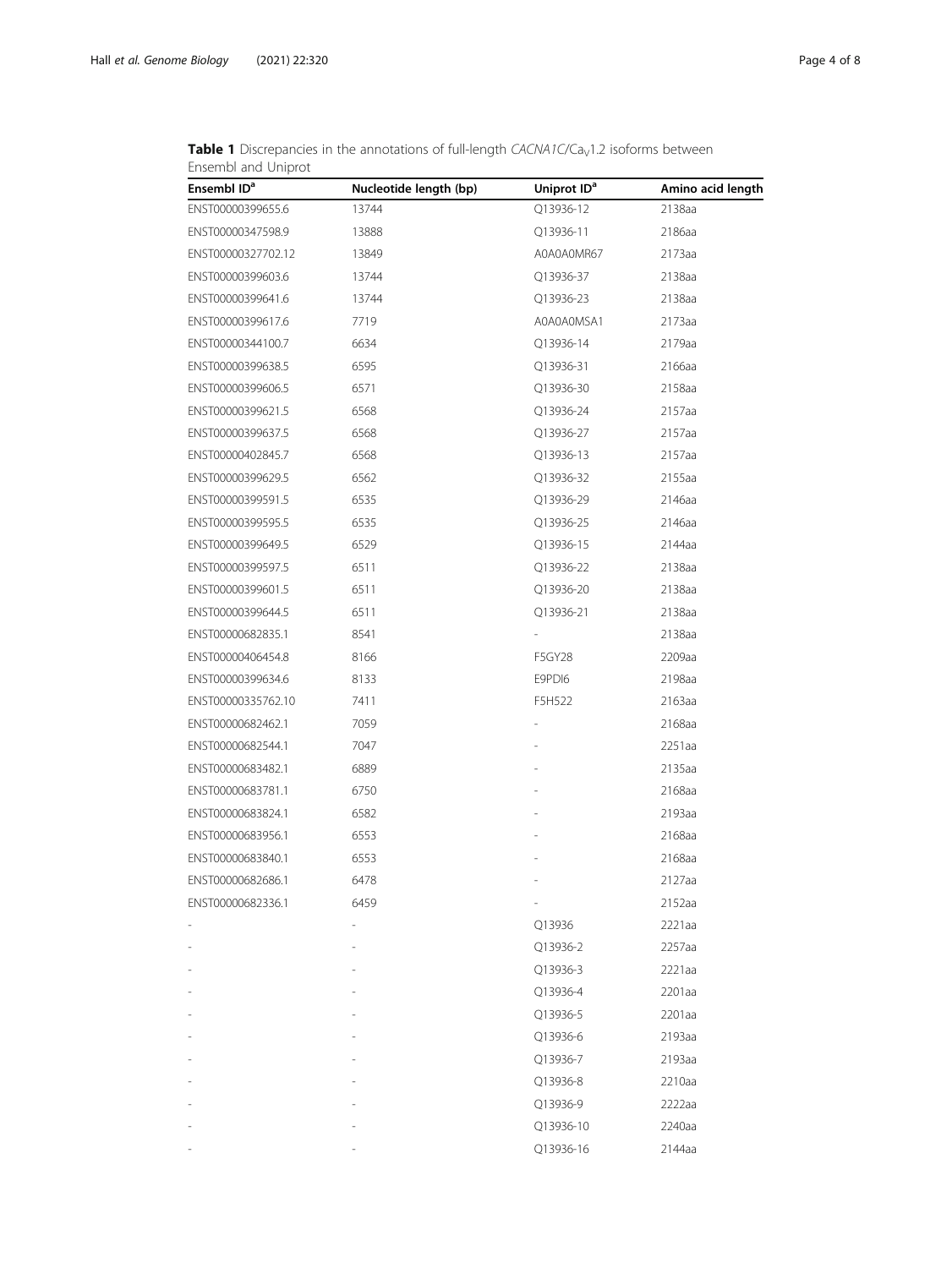| Ensembl ID <sup>a</sup>  | Nucleotide length (bp)   | Uniprot ID <sup>a</sup> | Amino acid length |
|--------------------------|--------------------------|-------------------------|-------------------|
| ÷,                       |                          | Q13936-17               | 2109aa            |
| $\overline{\phantom{a}}$ | $\overline{\phantom{a}}$ | Q13936-18               | 2180aa            |
| $\overline{\phantom{a}}$ | $\overline{\phantom{a}}$ | Q13936-19               | 2127aa            |
| ٠                        | $\overline{\phantom{a}}$ | O13936-26               | 2139aa            |
| $\overline{\phantom{a}}$ | -                        | Q13936-28               | 2169aa            |
| $\overline{\phantom{a}}$ | $\overline{\phantom{a}}$ | Q13936-33               | 2173aa            |
| $\overline{\phantom{a}}$ | $\overline{\phantom{a}}$ | Q13936-34               | 2251aa            |
| $\overline{\phantom{a}}$ | $\overline{\phantom{a}}$ | Q13936-35               | 2135aa            |
| $\overline{\phantom{a}}$ | -                        | O13936-36               | 2173aa            |

**Table 1** Discrepancies in the annotations of full-length  $CACNA1C/Ca<sub>V</sub>1.2$  isoforms between Ensembl and Uniprot (Continued)

alsoform information obtained from <https://www.ensembl.org/> and <https://www.uniprot.org/> on 14th October 2021. Note that only isoforms predicted to encode functional calcium channels are included

RNA (and protein) modifications that are being identified by novel technological approaches, such as direct RNA sequencing [[15\]](#page-7-0). Incorporating information about novel exons into transcriptomic annotations is relatively straightforward: exons are typically numbered from 5' to 3' along a gene and renumbered as needed, since they are directly linked to their chromosomal location. However, exon renumbering causes significant problems for researchers studying the functional impact of splicing. For example, the functional impact of CACNA1C splicing is well studied and much information predates transcriptomic annotations [[9](#page-7-0), [10](#page-7-0)]. Thus, whilst generic exon-specific nomenclature exists (e.g. Ensembl's ENSE references), it is not widely used by the calcium channel community. Instead, a field-specific naming schema has evolved that uses the protein model, rather than transcriptomic annotations, as its basis (9). Changes to this, albeit haphazard, naming schema have the potential to cause substantial confusion. Indeed, a specific example has already occurred. There are inconsistencies in the naming of two alternatively spliced exons in CACNA1C, which are functionally important and the locations of Timothy syndrome mutations. In some publications, they are named Exons 8 and 8A [[16,](#page-7-0) [17\]](#page-7-0), whilst other publications use 8A and 8B [[9\]](#page-7-0); as a result, "8A" can refer to either of the two mutually exclusive exons, depending on context, and is therefore a common source of confusion in the field. A further complexity to the naming (and renaming) of exons comes from the presence of novel splice junctions in exons. For example, CACNA1C contains multiple splice sites within exons that lead to small-scale (2–5 amino acid) changes in peptide sequence [\[7](#page-7-0)]. To our knowledge, none of the existing nomenclature captures such nuanced events; instead, exons containing alternative splice sites are typically broken up into discrete but contiguous exonic parts [[18](#page-7-0)]. Despite their small scale, variation of this type can significantly alter protein function, as has been demonstrated in the case of  $CACNAIC$  [[16\]](#page-7-0), and so will need to be captured within any novel naming schema.

Using genomic co-ordinates to disambiguate RNA and protein isoforms, RNA modifications, exons and genomic loci is one possible solution. However, current genomic co-ordinates will likely have to change as long-read DNA sequencing increasingly uncovers the 'dark' areas of the genome, such as tandem repeat elements [\[19](#page-7-0)]. Alongside the drive to sequence a larger number and greater diversity of complete genomes, these advances challenge the current concept of a single reference genome per organism [[20](#page-7-0)]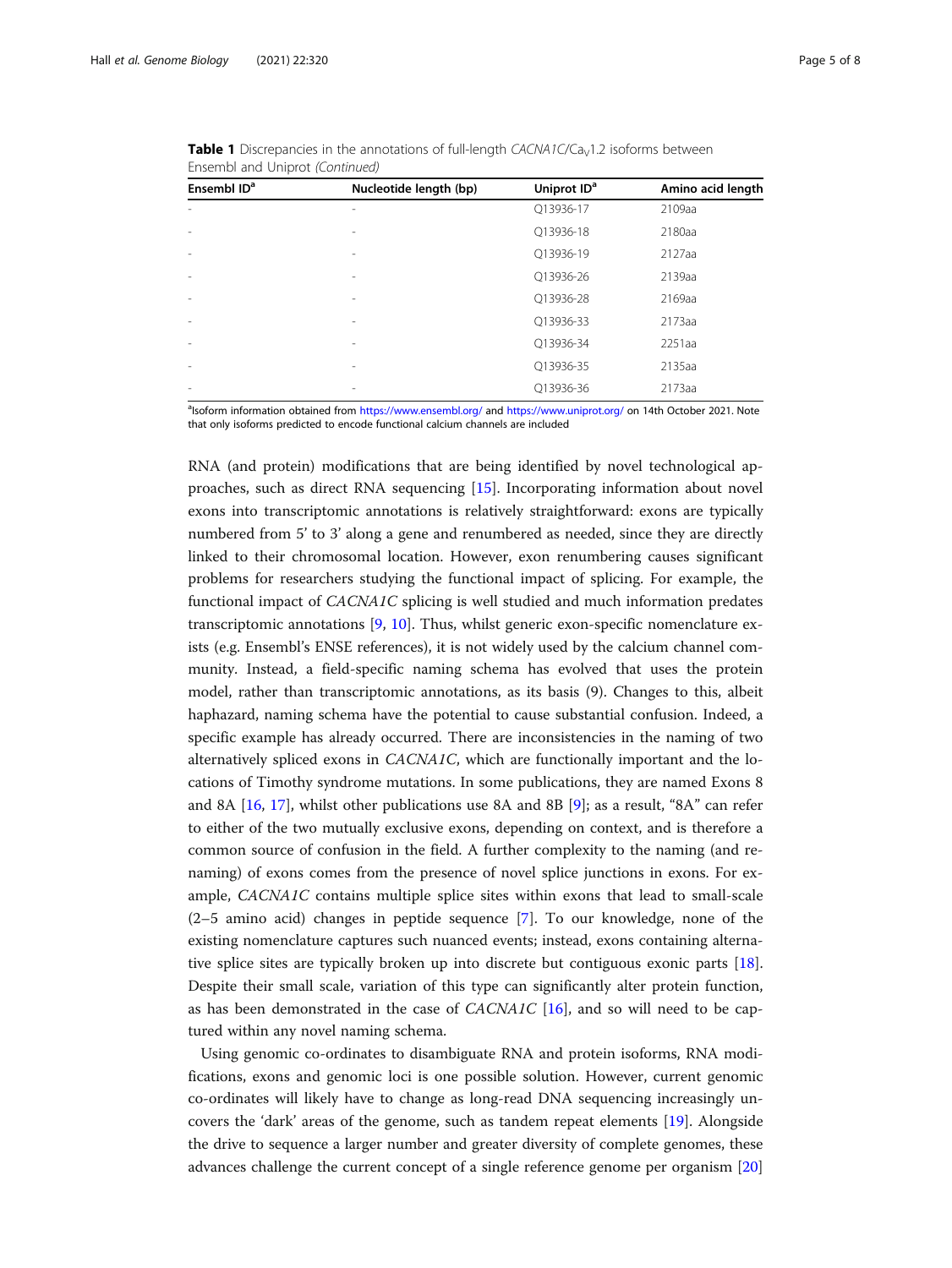<span id="page-5-0"></span>Thus, the complexities associated with moving from the concept of a single reference genome to something more representative of species diversity will have knock-on effects for annotations, particularly where isoforms, modifications, exons, or other features are genotype dependent. Furthermore, some RNA modifications are isoformspecific [\[15](#page-7-0)] and must therefore be mapped to transcriptomic annotations, rather than

#### Table 2 Towards future-proof annotations

To ensure that improved annotations lead to meaningful insights into biological function, it is essential that they are accurate, user friendly and sympathetic to the needs of the end user. As we highlight in the main text, the status quo means that information does not readily flow between protein and transcriptomic annotations, limiting its uptake by those undertaking functional studies. The reach of future annotations is likely to maximised by engaging with the widest possible community of scientists in the process of the development of updated annotations, both to ensure that they are fit for purpose and to identify potential solutions from other fields (see point 1 for an example). Here, we highlight some initial suggestions going forwards based on our experience, with the aim of starting a dialogue with the wider scientific community.

#### Genomic annotations:

1. The standard reference genome will likely need to adapt to incorporate human genomic diversity as more individuals are sequenced. It may be helpful to consider moving away from the use of 'genomic coordinates' to 'genomic space': a set of 'averaged' coordinates onto which individual genomes can be projected, akin to the standardised 3-dimensional brain space used in the neuroimaging community [[21\]](#page-7-0). 2. An updated genomic reference is likely to remain the best reference space for mapping and viewing transcriptomic data, as well as information about DNA (and RNA) modifications as these emerge.

#### Transcriptomic annotations:

3. It would be extremely useful for future annotations to flag whether a given transcript has been derived from computational reconstruction or has been directly sequenced either using long-read nucleic acid sequencing approaches or supported by a complete peptide sequence (see points 5 and 6), producing 'predicted' and 'high confidence' sets, respectively. These complementary annotations could be considered somewhat separate (analogous to the current manual vs. automatically derived transcriptomic annotations) allowing researchers to use whichever best suits their needs and aiding harmonisation with protein annotations (see points 5 and 6). 4. Current transcriptomic annotations are assembled largely based on nucleic acid sequences. They therefore miss out on corroborating information from orthogonal sources, including proteomic sequencing. Future annotation pipelines would benefit from the inclusion of an increased diversity of input information sources.

#### Protein annotations:

5. Peptide sequence data need to be readily available if they are to feed into transcriptomic annotations. However, although attempts have been made to collate peptide information [[22](#page-7-0)], no centralised repository of peptide sequence data currently exists. Instead, researchers undertaking protein sequencing typically deposit raw spectral data. Thus, there is a need for a centralised repository of peptide sequence information to allow harmonisation with other data sources. This database would either need researchers to submit sequence information or would need to derive sequences from spectral data. Notably, in both cases this would require curators to set quality control thresholds and, potentially, to derive 'high confidence' and 'low confidence' peptide sets (akin to the complementary transcriptomic annotations proposed in point 3).

6. The current Uniprot annotation focuses on producing a single record of full-length protein sequences relying heavily on manual curation. This allows the inclusion of an 'annotation score' giving a measure of confidence that a record is accurate. However, the challenge of producing 'full length' sequences from often partial sequence data applies equally to peptide sequences as nucleic acid sequences. Indeed, in the case of data derived from approaches employing tryptic digestion, the peptides are mostly short and overlap between peptides only occurs in cases of incomplete trypsin cleavage making de novo reconstruction more difficult than for short-read RNA-seq data. Note that even the highest Uniprot annotation score—"Experimental evidence at protein level"—does not guarantee that the individual sequences are accurate. As for transcriptomic annotations (point 3), confidence in the accuracy of individual sequences will be maximised by harmonising across orthogonal sources of information. It will likely be appropriate to move from a single annotation to the production of multiple protein annotations (e.g. 'high confidence' and 'predicted' set) to allow researchers to select the most appropriate annotation for their needs.

#### Scientific literature:

7. Harmonisation of annotations with the scientific literature (e.g. in the context of exon naming highlighted in the main text) is challenging. To facilitate the uptake of transcriptomic information in functional studies it would be beneficial for existing protein records to include additional data from transcriptomic annotations. For example, peptide sequences could be annotated with the locations of exon boundaries and the Ensembl IDs of these exons to increase the usage of standardised naming by those conducting functional studies. Furthermore, it may be useful to allow the direct submission of additional (non-sequence) information by the community (e.g. the 'colloquial' names for individual exons) to allow this information to 'flow' backwards into nucleotide and protein annotations thereby improving their consistency with the wider scientific literature. 8. Reporting guidelines should be developed and mandated by publishers to standardise nomenclature across the different fields and minimise ambiguity in publications.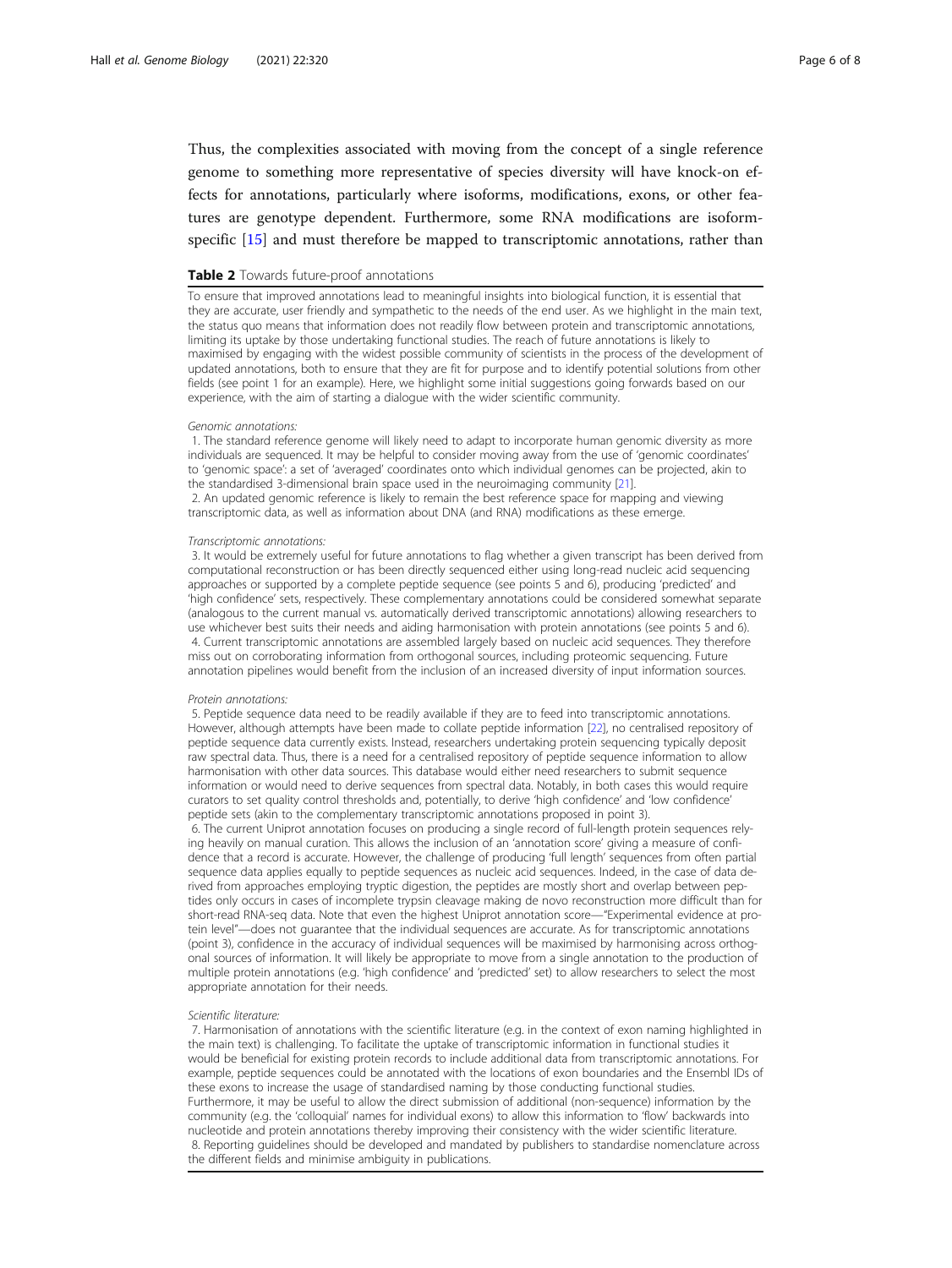directly to whichever genomic standard is adopted. Future annotations will therefore need to ensure that information is mapped at the relevant level, be that genome, transcriptome or proteome.

#### Concluding remarks

Our experiences highlight the challenges in ensuring that improvements in transcriptomic annotations are translated into novel biological insights. Central to this problem is the relative lack of information flow between existing databases. This problem will only be exacerbated by emerging improvements in our understanding of the nuances of the transcriptome. As others have highlighted, in coming years as more individual genomes are sequenced it will be necessary to reappraise our understanding of what we mean by the 'reference genome' [\[20](#page-7-0)]. We would advocate going further: to maximise the impact of emerging technologies, we will need to put robust systems in place to ensure that information is accurately recorded at the appropriate level—be this genomic, transcriptomic or proteomic—and that it is able to flow effectively between these related but distinct annotations. For example, the identification of a high-confidence peptide sequence spanning a splice junction provides an orthogonal source of support for such events in transcriptomic annotations. Critically, to maximise their impact, the annotations of the future will need to be effectively collated and referenced in a manner sensitive to the needs of the different groups of end users, as well as being harmonised with the existing scientific literature. We provide some suggestions for steps that can be taken to work towards the goal of future-proof annotations (Table [2](#page-5-0)); however, such efforts will be successful only if widely agreed upon and used across the whole scientific community. We therefore advocate that conversations about how best to capture and collate this information in an accessible and searchable format engage with as wide a group of scientists as possible. The appropriate curation of data will be crucial to the successful and efficient translation of information; however, the infrastructure for effective data management and curation is an area that has been severely neglected [[23](#page-7-0)]. We there conclude by calling for science funders to prioritise this vital activity, since the status quo limits the impact of the wealth of data being generated.

#### Acknowledgements

This opinion piece was supported by the National Institute for Health Research Oxford Health Biomedical Research Centre. The views expressed are those of the authors and not necessarily those of the NHS, the NIHR or the Department of Health. This work was supported by a BBSRC Core Strategic Programme Grant (B/CSP1720/1). We apologise to the many researchers whose work we are unable to cite due to limitations of space.

#### Authors' contributions

NALH and EMT conceived of the article and all authors wrote the manuscript. All authors read and approved the final manuscript.

#### Funding

EMT and NALH are supported by the NIHR Oxford Health Biomedical Research Centre. BCC is supported by the Bright Focus Foundation and National Institute on Aging grant AG062306. This work was supported by a BBSRC Core Strategic Programme Grant (B/CSP1720/1). EMT and WH are in receipt of funding from Biogen and Boehringer Ingelheim via the Psychiatry Consortium of the Medicines Discovery Catapult. EMT is in receipt of an unrestricted educational grant from J&J Innovations. The funders had no input into the content of this article.

#### Declarations

#### Competing interests

The authors declare that they have no competing interests.